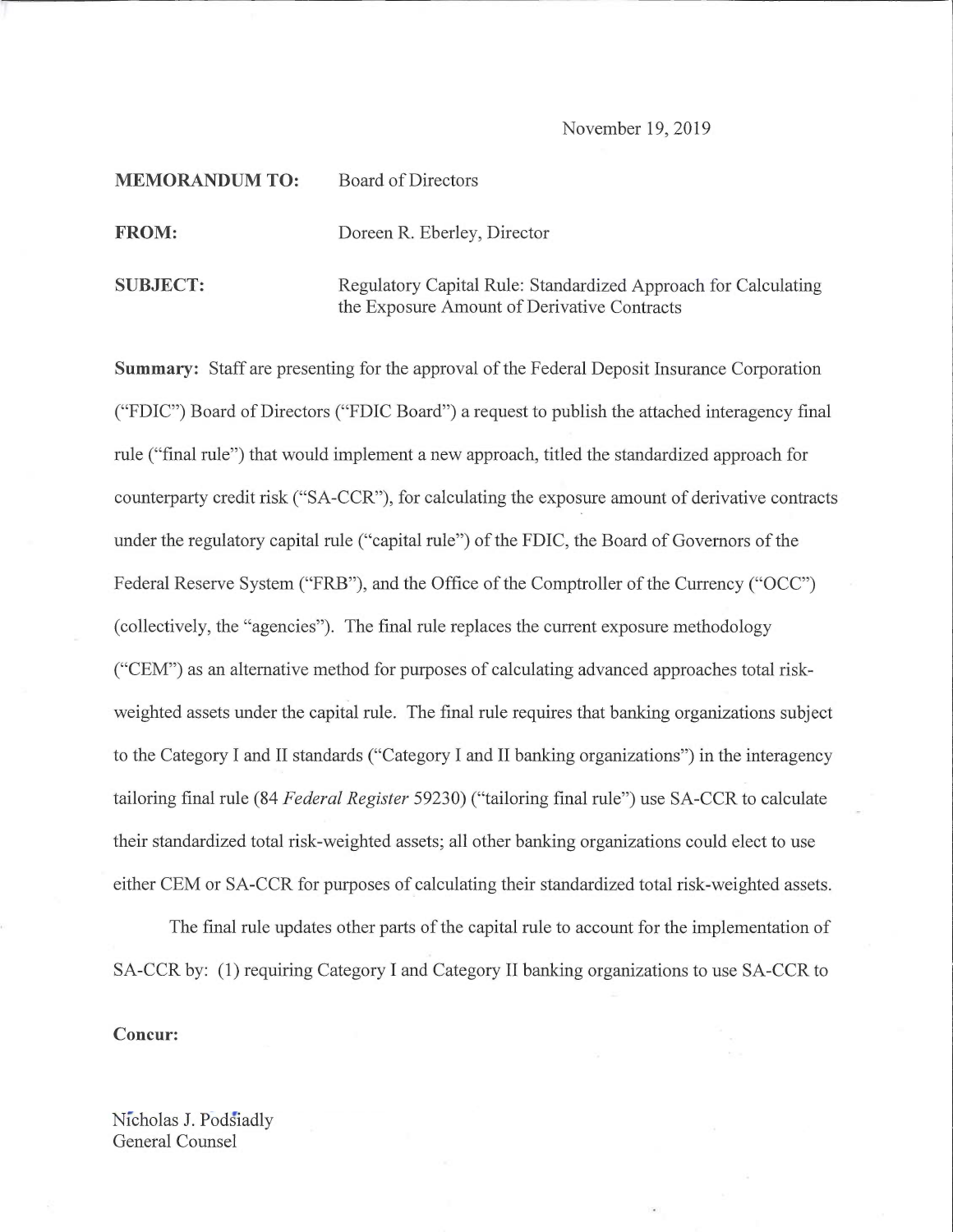determine the exposure amount of derivative contracts for purposes of total leverage exposure (the denominator of the supplementary leverage ratio); (2) incorporating SA-CCR into the cleared transaction framework under the capital rule; and (3) making other technical amendments with respect to cleared transactions. Category III banking organizations under the tailoring final rule are provided an option to use CEM or SA-CCR to determine the exposure amount of derivative contracts for total leverage exposure for the supplementary leverage ratio. If a Category III banking organization chooses to use CEM to calculate the total risk-weighted assets, it must use CEM to determine the exposure amount of derivative contracts for total leverage exposure.

There is only one FDIC-supervised institution (in Category I under the tailoring rule) that would be required under this final rule to apply SA-CCR.

The agencies received approximately 58 comments on the proposal from interested parties, including banking organizations, trade groups, members of Congress, and advocacy organizations.

**Recommendation:** FDIC staff are requesting the FDIC Board to approve this final rule and authorize its publication in the *Federal Register* with an effective date of April 1, 2020, and a mandatory compliance date of January 1, 2022, for advanced approaches banking organizations and Category III banking organizations under the tailoring final rule.

### **Discussion:**

## **I. Background and Application of the Final Rule**

This final rule adopts SA-CCR as a new methodology for calculating the exposure amount of derivative contracts under the capital rule that provides important improvements to risk-sensitivity and calibration relative to CEM, resulting in more appropriate capital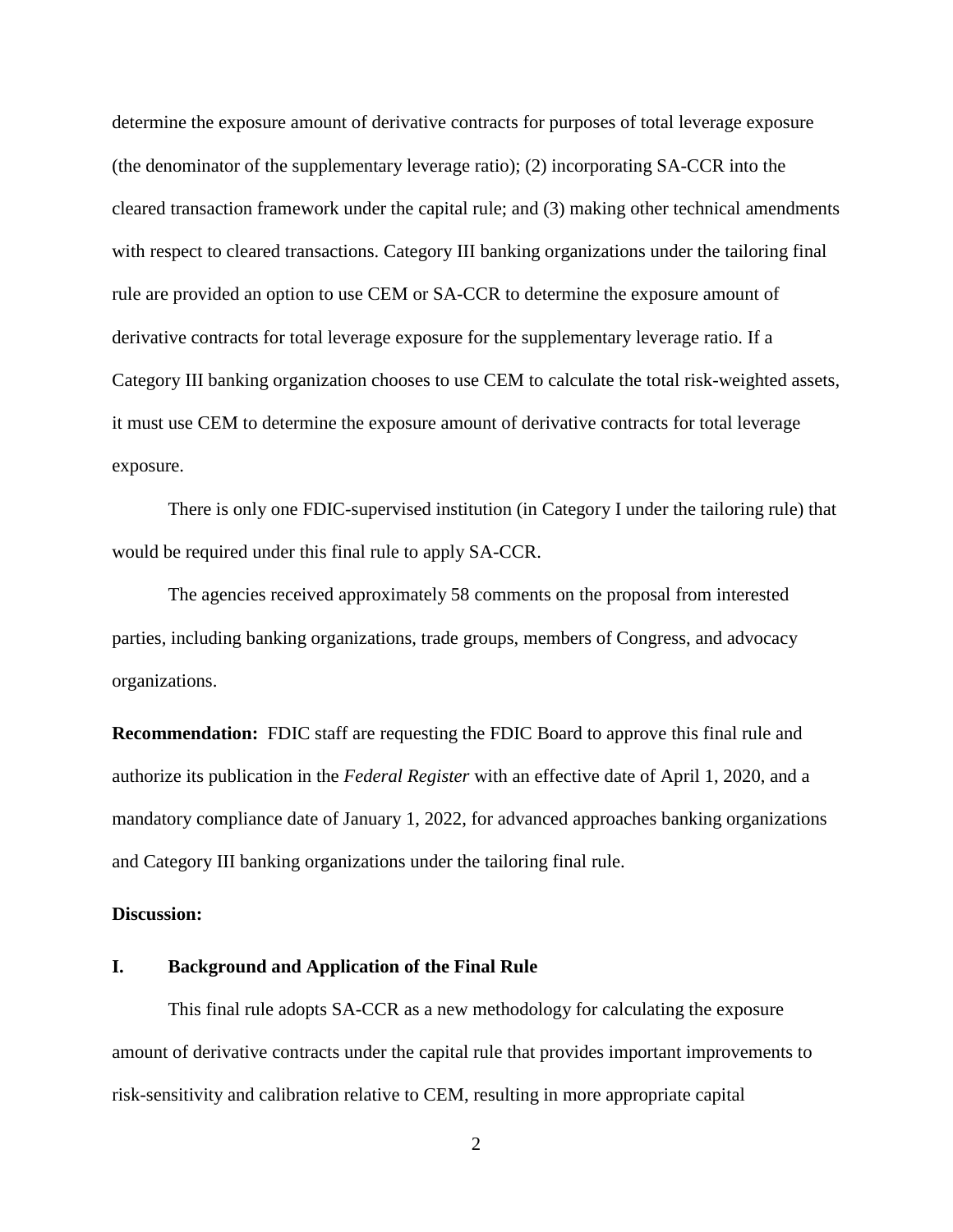requirements for derivative contracts. The SA-CCR capital treatment for derivative contracts is more risk-sensitive than the CEM and less complex and model-dependent than the internal models methodology ("IMM") that could be used by advanced approaches banking organizations, subject to regulatory approval. This final rule is substantially compatible with international standards issued by the Basel Committee on Banking Supervision ("BCBS") regarding regulatory capital treatment for derivative contracts among internationally active banking organizations.

The final rule requires an advanced approaches banking organization to use SA-CCR to determine the exposure amount for a derivative contract for purposes of calculating its standardized total risk-weighted assets and total leverage exposure in the supplementary leverage ratio. The final rule requires that advanced approaches banking organizations implement SA-CCR by January 1, 2022.

The final rule also revises the advanced approaches in the capital rule by replacing CEM with SA-CCR. Therefore, an advanced approaches banking organization has the option to use SA-CCR or IMM to determine the exposure amount for a derivative contract. However, if an advanced approaches banking organization elects to use SA-CCR to determine the exposure amount for its non-cleared derivative contracts, it also would be required to use SA-CCR to determine the trade exposure amount for a cleared derivative contract. Requiring an advanced approaches banking organization to use either SA-CCR or IMM for all purposes under the advanced approaches will promote consistency within the capital rule and is operationally less complex than an approach that provides for optionality within the capital rule for both noncleared and cleared derivative transactions. This feature of the final rule also facilitates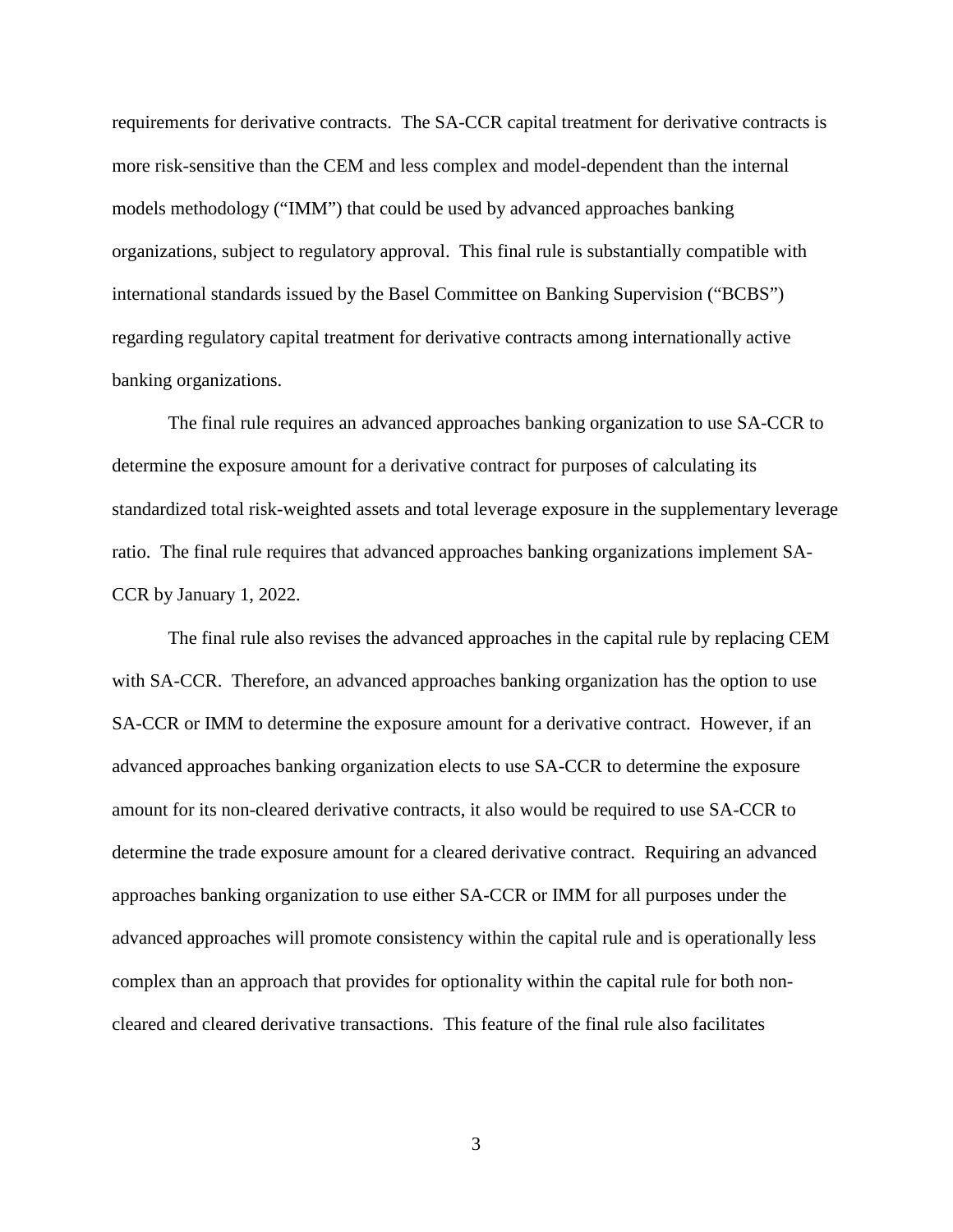regulatory reporting and the supervisory assessment of a banking organization's capital management program.

Under the final rule, for non-advanced approaches banking organizations, SA-CCR is available as an option to CEM, because the implementation of SA-CCR requires internal systems enhancements and other operational modifications that could be costly and present additional burden. A non-advanced approaches banking organization that elects to use SA-CCR must use SA-CCR to determine the trade exposure amount for its cleared derivative contracts and for purposes of calculating the risk-weighted asset amount of the default fund contribution of a central counterparty ("CCP") or qualifying central counterparty ("QCCP").

The final rule contains a number of modifications of the proposed rule to address certain concerns raised by commenters. First, the final rule changes certain of the supervisory factors for commodity derivative contracts to coincide with the supervisory factors in the Basel Committee standard. Second, the final rule removes the alpha factor for exposures to commercial endusers. Third, the final rule allows a banking organization to treat settled-to-market derivative contracts as subject to a variation margin agreement, allowing such contracts to net with collateralized-to-market derivative contracts of the same netting set. The final rule allows clearing member banking organizations to recognize client collateral under the supplementary leverage ratio, to the same extent a banking organization may recognize collateral for risk-based capital purposes. Lastly, in order to capture the longer close-out period required in the event of a central counterparty failure, the final rule provides that MPOR cannot be less than ten business days for transactions subject to a variation margin agreement that are not client-facing derivative transactions.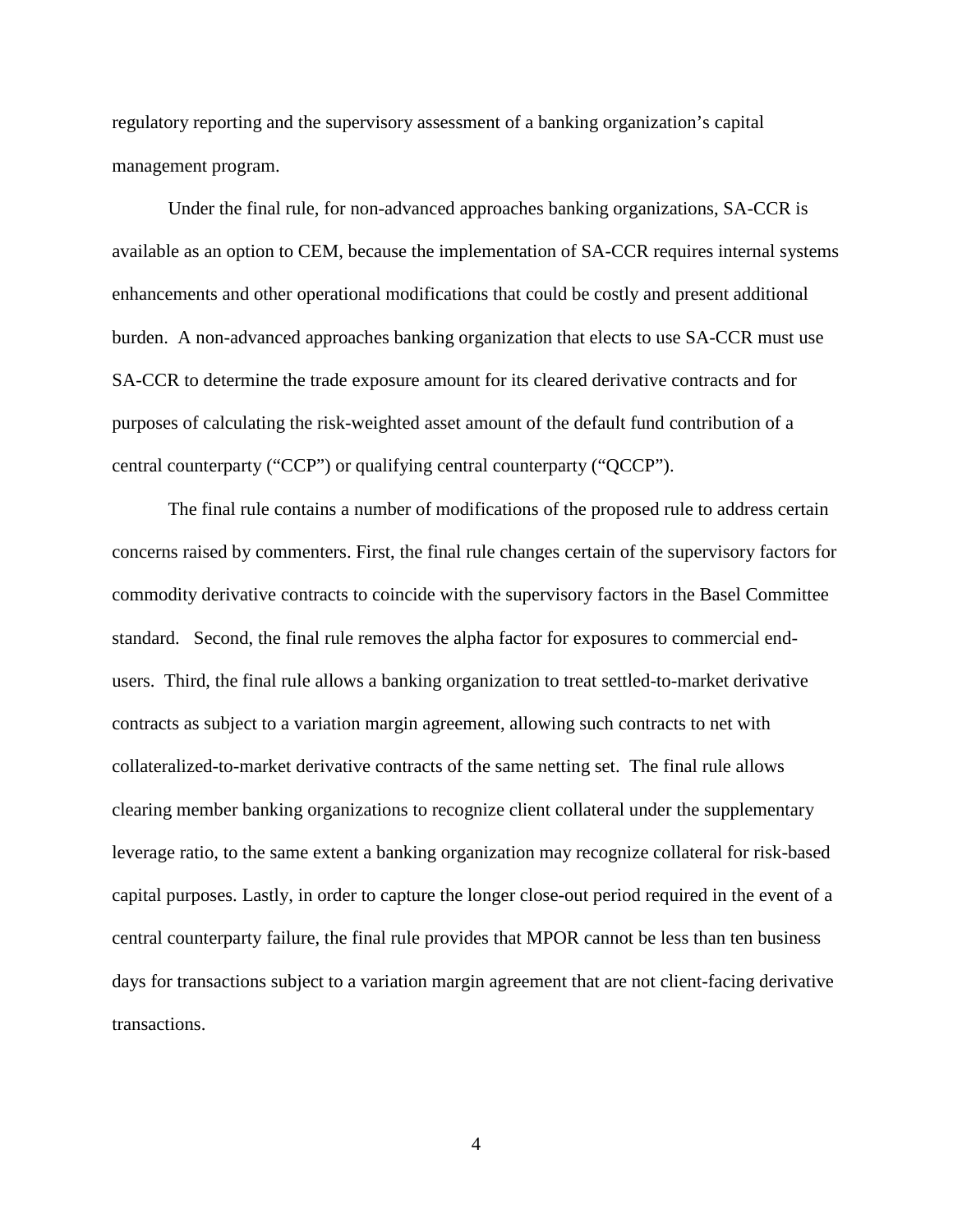### **II. Mechanics of SA-CCR**

### **A. Netting Sets**

Under SA-CCR, a banking organization calculates the exposure amount of its derivative contracts at the netting set level, meaning either one derivative contract between a banking organization and a single counterparty, or a group of derivative contracts between a banking organization and a single counterparty that are subject to a qualifying master netting agreement.

### **B. Hedging Sets**

For purposes of the potential future exposure ("PFE") calculation under SA-CCR, a banking organization fully or partially nets within each hedging set, which are derivative contracts within the same netting set that share similar risk factors. The formula for arriving at PFE under SA-CCR of netted derivative contracts within a hedging set is particular to each hedging set type and would reflect different regulatory correlation assumptions between risk factors in the hedging sets.

### **C. Exposure Amount**

Under SA-CCR, the exposure amount for a derivative contract is equal to an alpha factor of 1.4 multiplied by the sum of the replacement cost of the netting set and PFE of the netting set and is calibrated to produce exposures that are no lower than those amounts calculated using the IMM. For a derivative contract with a commercial end-user counterparty, the exposure amount is equal to the sum of the replacement cost of the netting set and PFE of the netting set.

#### **D. Replacement Cost**

Replacement cost generally is the cost of replacing a given contract if the banking organization's counterparty defaults. SA-CCR provides separate formulas for replacement cost depending on whether the counterparty to a banking organization is required to post variation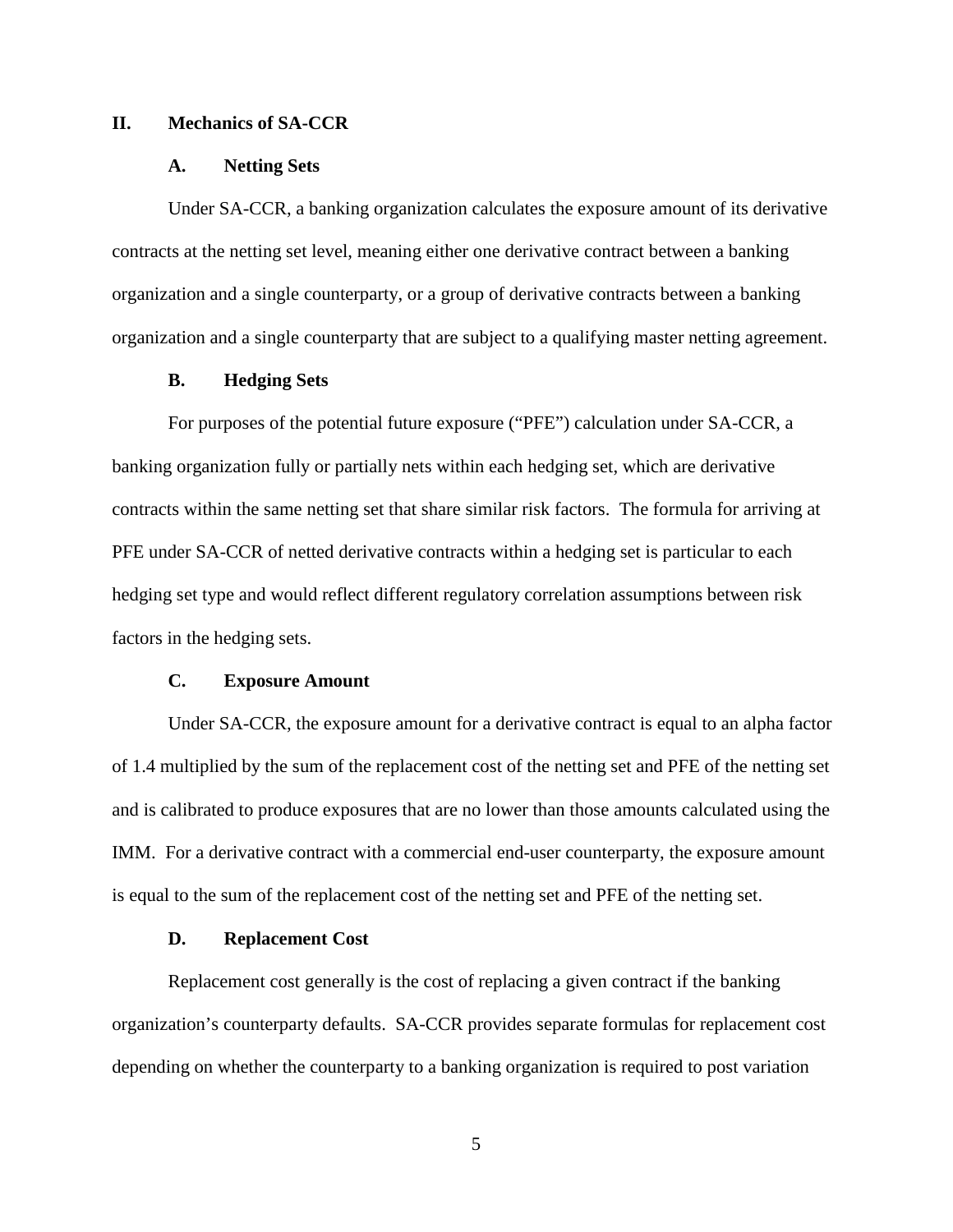margin for a netting set.<sup>[1](#page-5-0)</sup> In general, when a banking organization records a net positive amount of financial collateral, the replacement cost would be reduced. Conversely, when the banking organization records a net negative amount of financial collateral, the replacement cost would increase. A replacement cost calculation of a netting set subject to a variation margin requirement is designed to reflect the maximum possible unsecured exposure that would not trigger a variation margin call.

If the netting set is not subject to a variation margin requirement or the counterparty of the banking organization is not required to post variation margin, the replacement cost is the greater of (1) the sum of the fair values of the derivative contracts within the netting set, less the net independent collateral<sup>[2](#page-5-1)</sup> amount applicable to the derivative contracts, or  $(2)$  zero. If the netting set is subject to a variation margin requirement such that the counterparty of the banking organization must post-variation margin, the replacement cost is generally the greater of (1) the sum of the fair values of the derivative contracts within the netting set, less the net independent collateral amount and the variation margin applicable to such derivative contracts; (2) the sum of the variation margin threshold and minimum transfer amount applicable to the derivative contracts within the netting set less the net independent collateral amount applicable to such derivative contracts; or (3) zero.

 $\overline{\phantom{a}}$ 

<span id="page-5-0"></span><sup>&</sup>lt;sup>1</sup> For purposes of this final rule, variation margin means financial collateral that is subject to a collateral agreement provided by one party to its counterparty to meet the performance of the first party's obligations under one or more transactions between the parties as a result of a change in value of such obligations since the last time such financial collateral was provided.

<span id="page-5-1"></span><sup>&</sup>lt;sup>2</sup> Independent collateral (also known as an initial margin) is defined generally as financial collateral, other than variation margin that is subject to a collateral agreement, or upon which the banking organization has a perfected, first-priority security interest or the legal equivalent thereof, the amount of which does not change directly in response to the value of the derivative contract or contracts that the financial collateral secures.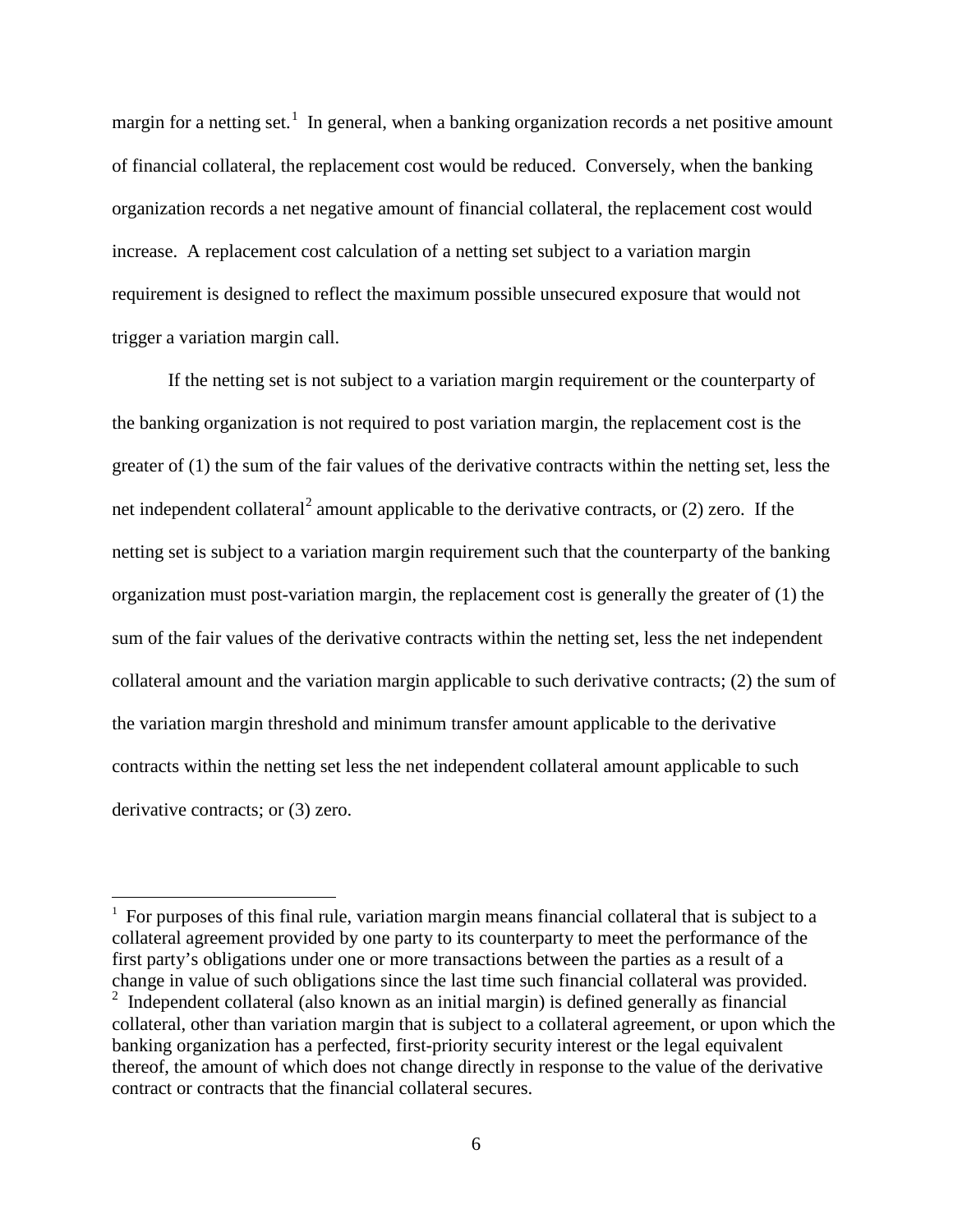### **E. Aggregated Amount and Hedging Set Amounts**

Under the final rule, the aggregated amount of the PFE for a netting set results from the product of the PFE multiplier and the sum of all hedging set amounts within the netting set. Hedging sets are determined by derivative contracts that share similar risk factors based on the following asset classes: interest rate, foreign exchange, credit, equity, and commodities. A banking organization then determines each hedging set amount using asset-class specific formulas that allow for full or partial netting.

### **F. PFE Multiplier**

SA-CCR introduces the concept of a PFE multiplier, which allows a banking organization to reduce the PFE amount through recognition of overcollateralization and negative fair value amounts of the derivative contracts within a netting set. The PFE multiplier reduces the aggregated amount of PFE of a given derivative netting set by taking into account the amount of excess collateral available and negative fair value of the set. The PFE multiplier has a value of between 1 and 0.05 depending on the value of the financial collateral held compared to the net fair value of the derivative contract.

### **G. Adjusted Derivative Contract Amount**

Under the final rule, a banking organization would calculate an adjusted derivative contract amount for each derivative contract prior to aggregating these amounts within a hedging set for purposes of calculating default exposure for counterparty credit risk, and therefore risk weighted assets for the capital rule. The adjusted derivative contract amount is intended to reflect a conservative estimate of the effective expected positive exposure<sup>[3](#page-6-0)</sup> ("EEPE") of the

<span id="page-6-0"></span><sup>-&</sup>lt;br>3 <sup>3</sup> The EEPE for a netting set is the time-weighted average of the effective expected exposure profile over a one-year horizon. Effective exposure is defined in the capital rule to mean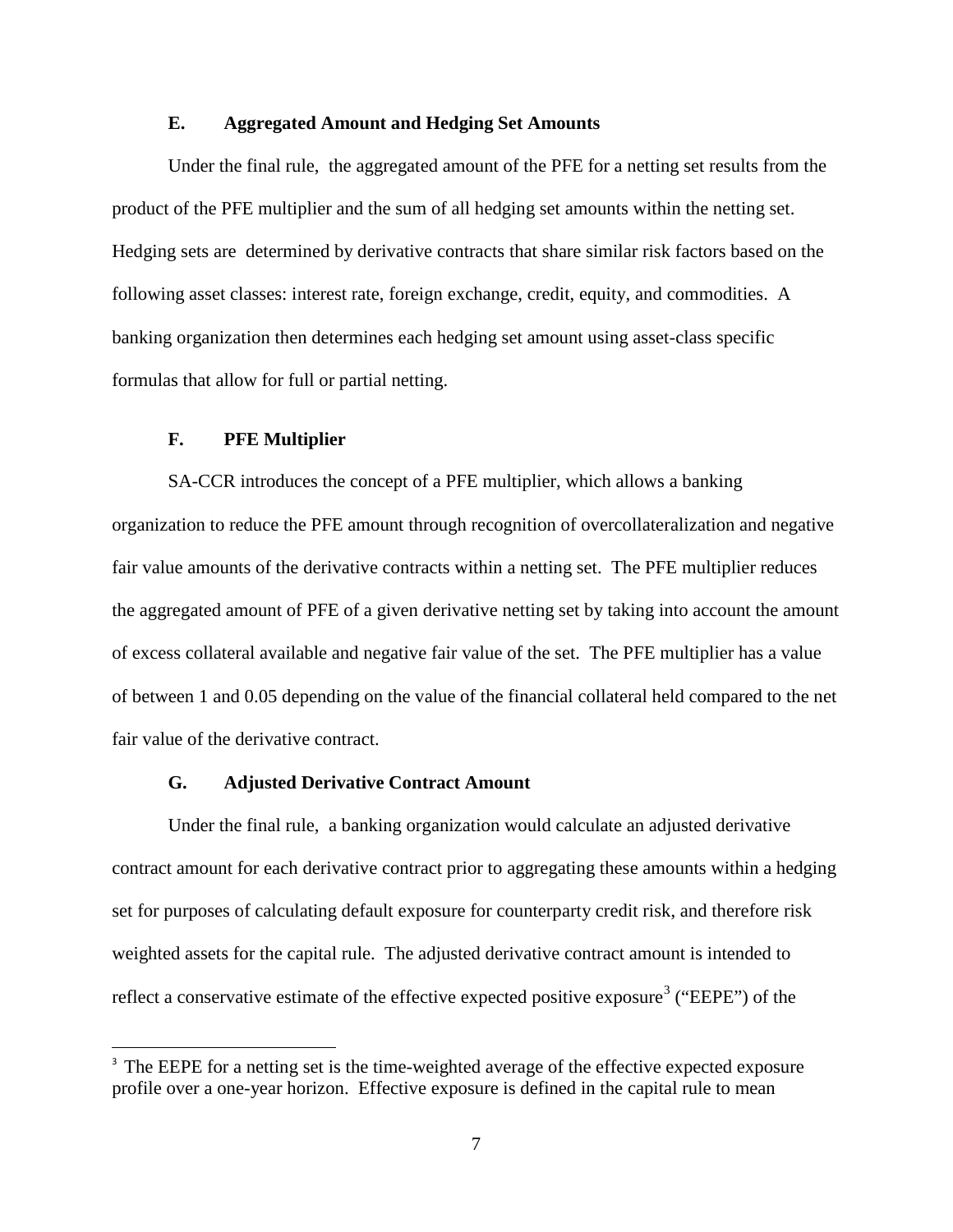derivative contract based on supervisory-provided inputs and the risk horizon of the particular derivative contract, assuming zero market value and zero collateral. Specifically, a banking organization calculates the adjusted derivative contract amount as the adjusted notional amount of the derivative contract, multiplied by a supervisory factor, maturity factor, and supervisory delta. The adjusted notional amount generally specifies the size of the derivative contract. The supervisory factor converts the adjusted notional amount of the derivative contract into an EEPE based on the measured volatility specific to each asset class over a one-year horizon. The maturity factor scales down the one-year time horizon of the supervisory factor to the appropriate risk horizon of the derivative contract. The supervisory delta adjustment reflects the sensitivity of the derivative contract, scaled to unit size, to the underlying risk factor, including the direction of the derivative contract (positive or negative) with respect to the underlying risk factor.

#### **III. Treatment of Default Fund Contribution to CCP/QCCP**

 $\overline{\phantom{a}}$ 

The final rule simplifies the formula used to determine the risk-weighted asset amount for a CCP/QCCP's default fund contribution. The final rule provides for eventual elimination the current methods for advanced approach banking organization to determine the risk-weighted asset amount for its default fund contributions to a CCP or QCCP and implement a new and simpler method that would be based on the banking organization's *pro-rata* share of the CCP's or QCCP's default fund. However, the final rule allows banking organizations that elect to use SA-CCR to continue to use method 1 or method 2 in under CEM to calculate the risk-weighted asset amount for default fund contributions until January 1, 2022. This provision is intended to provide sufficient time for clearing member banking organizations to coordinate with QCCPs to

generally the expected value of the probability distribution of non-negative credit risk exposures to a counterparty at any specified future date before maturity date of the longest term transaction in the netting set.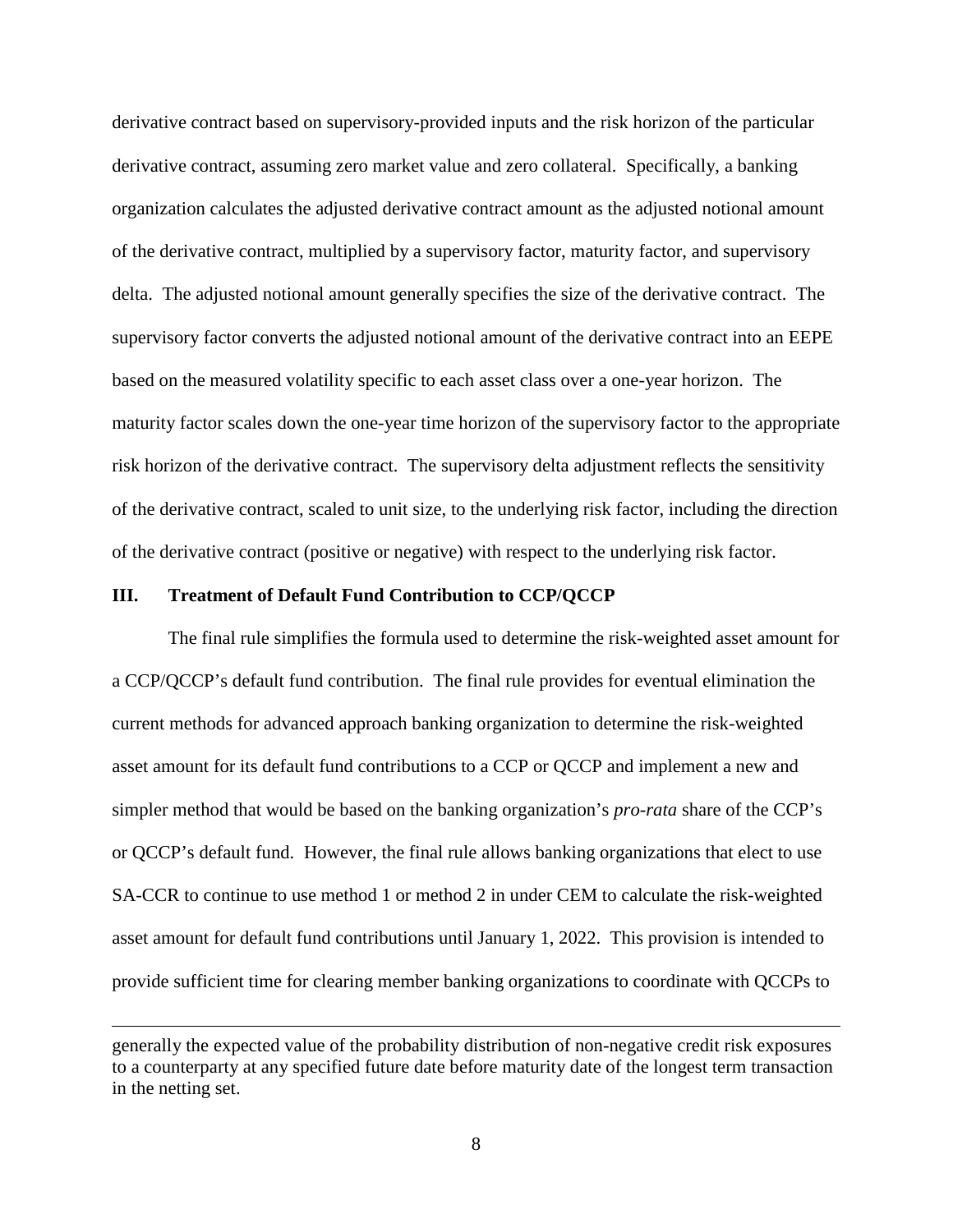obtain the hypothetical capital requirement produced under SA-CCR (or the requisite information to calculate it) from the CCPs, in order for such entities to qualify as QCCPs after the mandatory compliance date.

### **IV. Revisions to Supplementary Leverage Ratio**

Under the capital rule, banking organizations in Category I, Category II, or Category III under the tailoring final rule are subject to a supplementary leverage ratio. A banking organization's supplementary leverage ratio is the ratio of its tier 1 capital to its total leverage exposure. Total leverage exposure includes both on-balance sheet assets and certain off-balance sheet exposures, including derivative contracts.

The final rule allows a clearing member banking organization to recognize the counterparty credit risk-reducing effect of client collateral in replacement cost and PFE for purposes of calculating total leverage exposure under certain circumstances. In particular, this treatment applies to a clearing member banking organization's exposure from its client-facing derivative transactions. For such an exposures, a clearing member banking organization would use SA-CCR, as applied for risk-based capital purposes, which permits recognition of both cash and non-cash forms of margin in the form of financial collateral received from a client to offset the replacement cost and PFE components for client-facing derivative transactions. Although there are some risks associated with CCPs, the agencies believe that central clearing through CCPs generally reduces the counterparty credit risk of derivative contracts through the multilateral netting of exposures, establishment and enforcement of collateral requirements, and promotion of market transparency. Also, this treatment is consistent with the G20 mandate to establish policies that support the use of central clearing, and recent developments by the Basel Committee.